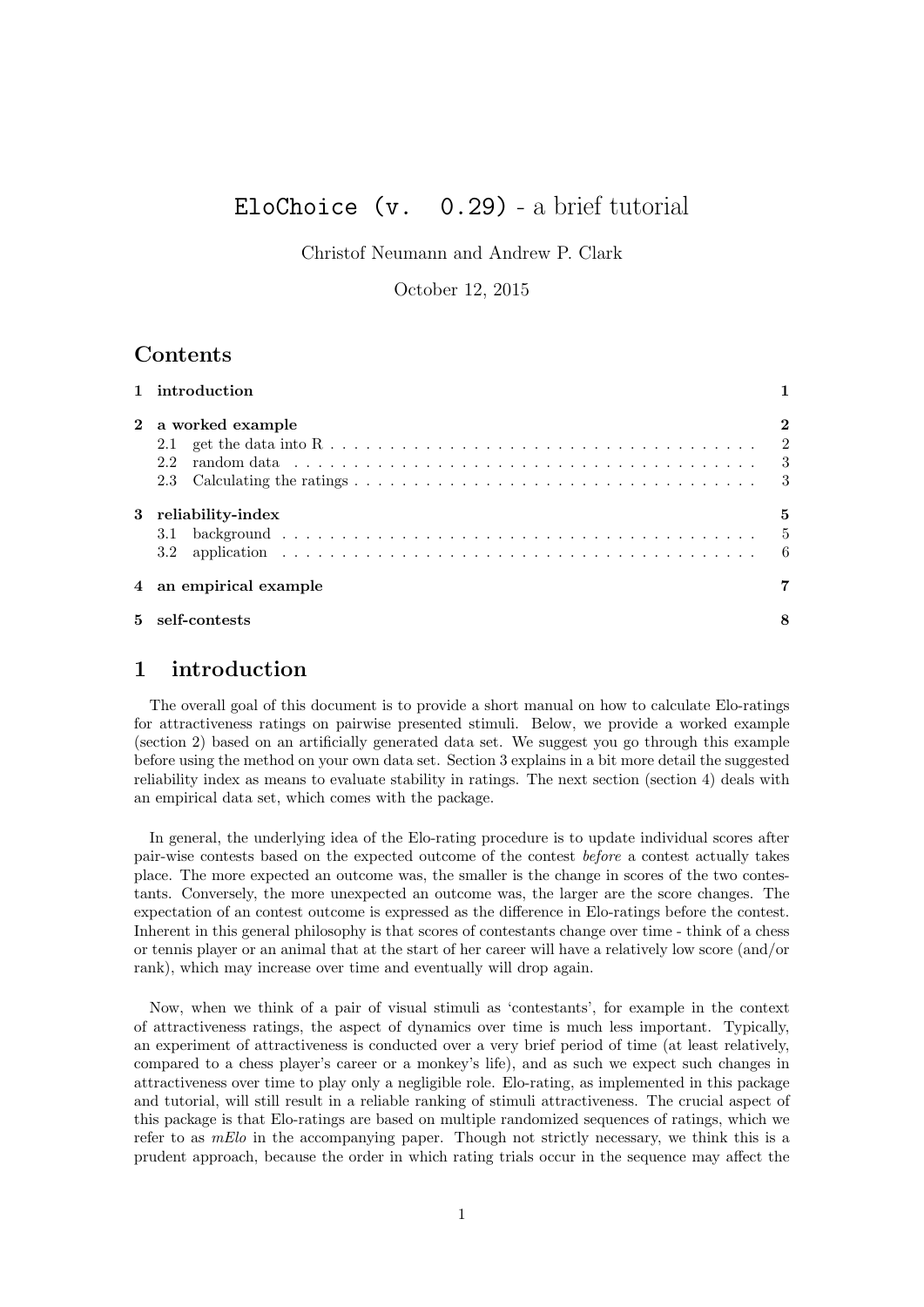final Elo-ratings of the stimuli, at least in small data sets (small in terms of stimuli or small in number of rating trials).

# <span id="page-1-0"></span>2 a worked example

The first thing to be done is to install and load the package.<sup>[1](#page-1-2)</sup> Eventually, a simple  $i$ nstall.packages("EloChoice") will suffice (once the package is on the official R server). Also note that we need the packages Rcpp and RcppArmadillo installed, which should be automatically downloaded and installed if you use the install.packages("EloChoice") command.<sup>[2](#page-1-3)</sup>

install.packages(EloChoice) # install package (to be done once)

library(EloChoice) # load package (every time you want to use the package)

#### <span id="page-1-1"></span>2.1 get the data into R

If you already know how to read your raw data into R, you can skip this section. We assume that you have your ratings organized in a table, in which each line corresponds to a rating event/trial. There is at least a column for the stimulus that was preferred by the rater and the one that was not. Additional columns are likely to be present and table [1](#page-1-4) provides an example. Most likely you will have organized this table in a spreadsheet software like Excel or OpenOffice. The perhaps simplest way of reading a data set into R is to first save your data table from the spreadsheet software as tab-delimited text file (File>Save as...> and then choose "Tab Delimited Text (.txt)").

Having such a text-file, it is then easy to read that data set into R and save it as an object  $n$ amed  $x$ data $3$ :

```
xdata <- read.table("c:\\datafiles\\myfile.txt", sep="\t", header=T) # Windows
xdata <- read.table("/Volumes/mydrive/myfile.txt", sep="\t", header=T) # Mac
str(xdata)
```
Note that you have to specify the full path to the place where the data file is saved.[4](#page-1-6) The sep="\t" argument tells R that you used a tab to separate entries within a line. The header=T argument tells R that the first line in your table are column headers. Finally, the str(xdata) command gives a brief overview over the data set, which you can use to check whether the import went smoothly (for example, as indicated by the number of lines ( $\delta$ bs. in the output of  $str()$ ), which should correspond to the number of trials in your data set).

Table 1: A possible data set layout. Note that R replaces space in column names with periods.

<span id="page-1-4"></span>

| preferred stimulus | losing stimulus rater |              | date             | time     |
|--------------------|-----------------------|--------------|------------------|----------|
| ab                 | сf                    | A            | 2010-01-01       | 14:34:01 |
| $_{\rm cf}$        | XS                    | A            | 2010-01-01       | 14:34:08 |
| ab                 | XS                    | $\mathbf{A}$ | 2010-01-01       | 14:34:11 |
| dd                 | cf                    | $\mathsf{A}$ | $2010 - 01 - 01$ | 14:34:15 |
| a.b                | сf                    | В            | 2010-01-04       | 09:17:20 |

If the import was successful, the only thing you need to know is that for the functions of the package to work we need to access the columns of the data table individually. This can be achieved by using the dollar character. For example xdata\$preferred.stimulus returns the column with the preferred stimuli (as per table [1\)](#page-1-4). If you are unfamiliar with this, it will become clear while going through the examples in the next section.

<span id="page-1-2"></span><sup>1</sup> Installing has to be done once, while loading the package has to be done each time you restart R

<span id="page-1-5"></span><span id="page-1-3"></span> $^2$ install.packages("Rcpp") and install.packages("RcppArmadillo") will install the two packages by hand <sup>3</sup>you can name this object any way you like, xdata is just a personal convention

<span id="page-1-6"></span><sup>&</sup>lt;sup>4</sup>You can also use setwd() to define a new root directory or you can use (the freely available) RStudio, which offers nice options to work in projects that facilitate reading of files among others.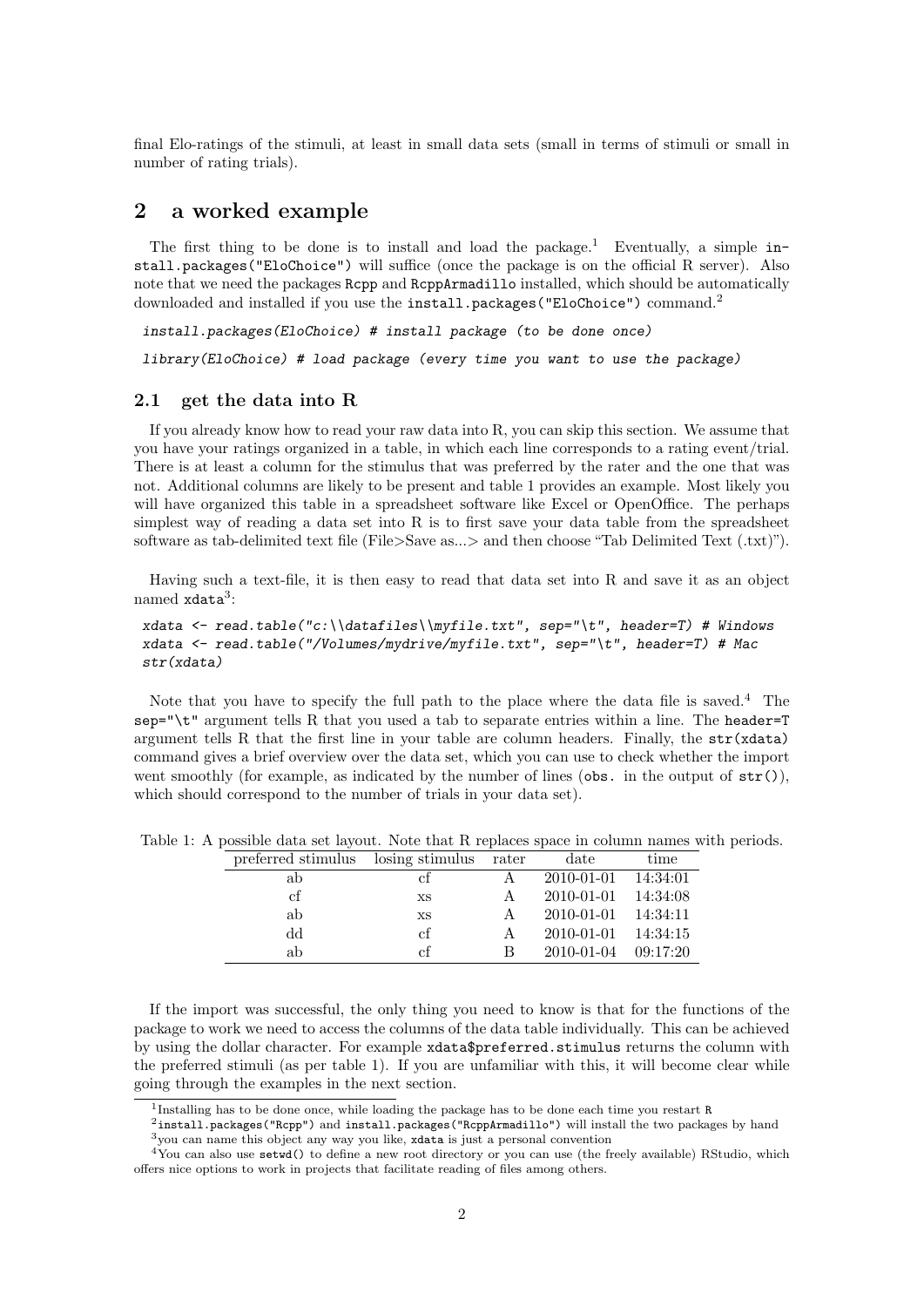#### <span id="page-2-0"></span>2.2 random data

Throughout this first part of the tutorial, we will use randomly generated data sets. We begin by creating such a random data set with the function  $\texttt{randompairs}()$ , which we name  $\texttt{xdata}$ .<sup>[5](#page-2-2)</sup>

```
set.seed(123)
xdata \le randompairs(nstim = 20, nint = 500, reverse = 0.1)
head(xdata)
 index winner loser
1 1 p x
2 2 t v
3 3 r s
4 4 n z
5 5 w t
6 6 k u
```
The command set.seed(123) simply ensures that each time you run this it will create the same data set as it shown in this tutorial. If you want to create a truly random data set, just leave out this line.

The function as is created a data set with 20 different stimuli (nstim=20), which were presented in 500 presentations/trials (nint=500). The head() command displays the first six lines of the newly created data set.[6](#page-2-3) You can see the stimulus IDs: the winner-column refers to the preferred stimulus (the 'winner' of the trial) and the loser-column to the second/unpreferred stimulus (the 'loser'). The index-column simply displays the original order in which the stimuli were presented. Note also that the data set is generated in a way such that there is always a preference for the stimulus that comes first in alphanumeric order, which is reversed in 10% of trials (reverse=0.1). This ensures that a hierarchy of stimuli actually arises.

#### <span id="page-2-1"></span>2.3 Calculating the ratings

We then can go on to calculate the actual ratings from this sequence. Again, to enable you to obtain the exact results as presented in this tutorial, I use the set.seed() function.

```
set.seed(123)
 res <- elochoice(winner = xdata$winner, loser = xdata$loser, runs = 500)
 summary(res)
Elo ratings from 20 stimuli
total (mean/median) number of rating events: 500 (50/50)
range of rating events per stimulus: 33 - 61
startvalue: 0
k: 100
randomizations: 500
```
The two code pieces winner =  $x$ data $x$ winner and loser =  $x$ data $x$ loser specify the two columns in our data table that represent the winning ('preferred') and losing ('not preferred') stimuli, respectively. The runs = 500 bit indicates how many random sequences of presentation order we want to calculate.

<span id="page-2-3"></span><span id="page-2-2"></span> $5$ You are by no means bound to use the name xdata for this object, this is just a personal convention 6 If you want to see the entire data set, simply type xdata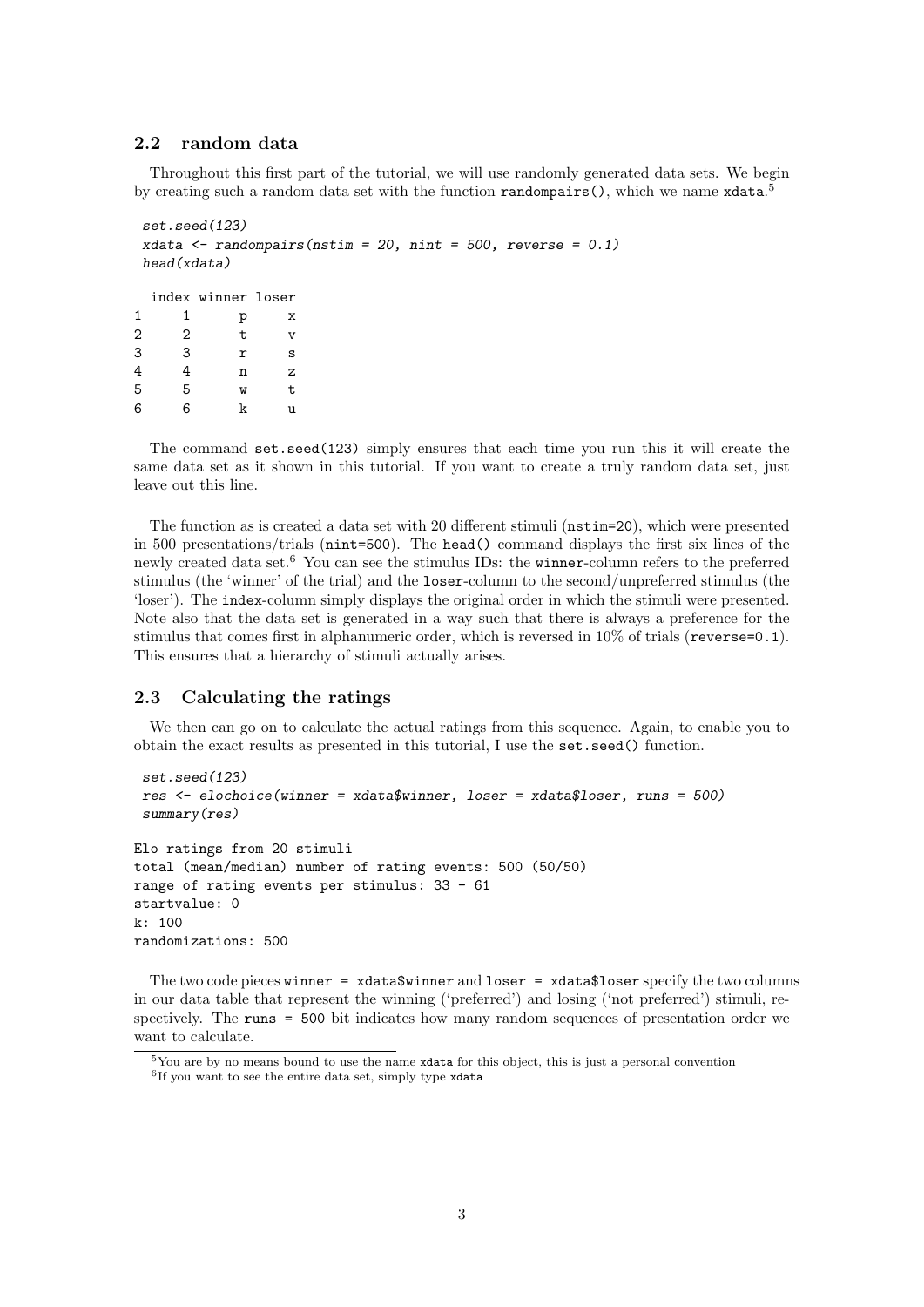We saved the results in an object named res, from which can we can get a brief summary with the summary(res) function. From this, we can see that there were 20 stimuli in the data set, each appearing between 33 and 61 times. Also note that we randomized the original sequence 500 times. In case you have larger data sets, you may want to reduce the number of randomizations to reduce the computation time and to explore whether everything runs as it should.[7](#page-3-0)

Next, we obviously want to see what the actual Elo-ratings are for the stimuli used in the data set. For this, we use the function ratings().

```
ratings(res, show="original", drawplot=FALSE)
```
a h g b j c n k o p r s u q w v 423 376 360 312 262 236 221 76 25 17 -6 -88 -123 -124 -146 -202 t y x z -264 -337 -470 -548

The show="original" argument specifies that we wish to see the ratings as obtained from the initial (original) data sequence. If we want to have the ratings averaged across all randomizations ('mElo'), we change the argument to show="mean".

ratings(res, show="mean", drawplot=FALSE)

|  |  | a h b c g j k o                                                    |                                     |  |
|--|--|--------------------------------------------------------------------|-------------------------------------|--|
|  |  | 450.486 386.924 360.402 313.614 240.978 231.416 167.092 103.174    |                                     |  |
|  |  | n p q r s t w u                                                    |                                     |  |
|  |  | 96.060 49.672 -39.202 -103.966 -112.190 -174.578 -185.730 -214.558 |                                     |  |
|  |  |                                                                    | v y x z                             |  |
|  |  |                                                                    | -276.592 -322.028 -441.000 -529.974 |  |

Similarly, you can also request all ratings from all randomizations, using show="all" or return the ranges across all randomizations with show="range".

If you wish to export ratings, you can use the write.table() function, which saves your data in a text file that can easily be opened in a spreadsheet program. First, we save the rating results into a new object, myratings, which we then export. Note that the resulting text file will be in a 'long' format, i.e. each stimulus along with its original or mean rating will appear as one row.

```
myratings <- ratings(res, show="mean", drawplot=FALSE)
# Windows
xdata <- write.table(myratings, "c:\\datafiles\\myratings.txt", sep="\t",
                     header=T)
# Mac
xdata <- write.table(myratings, "/Volumes/mydrive/myratings.txt", sep="\t",
                     header=T)
```
If you want to export the ratings from each single randomization (i.e. show="all") or the range of ratings across all randomizations (show="range"), the layout of the text file will be 'wide', i.e. each stimulus appears as its own column with each row representing ratings after one randomization or two rows representing the minimum and maximum rating values. By default, R appends row names to the text output, which is not convenient in this case so we turn this option off with row.names=F.

<span id="page-3-0"></span><sup>7</sup>On my laptop PC, the calculations of this example take less than a second, but this can drastically increase if you have larger data sets and/or want to use larger number of randomizations.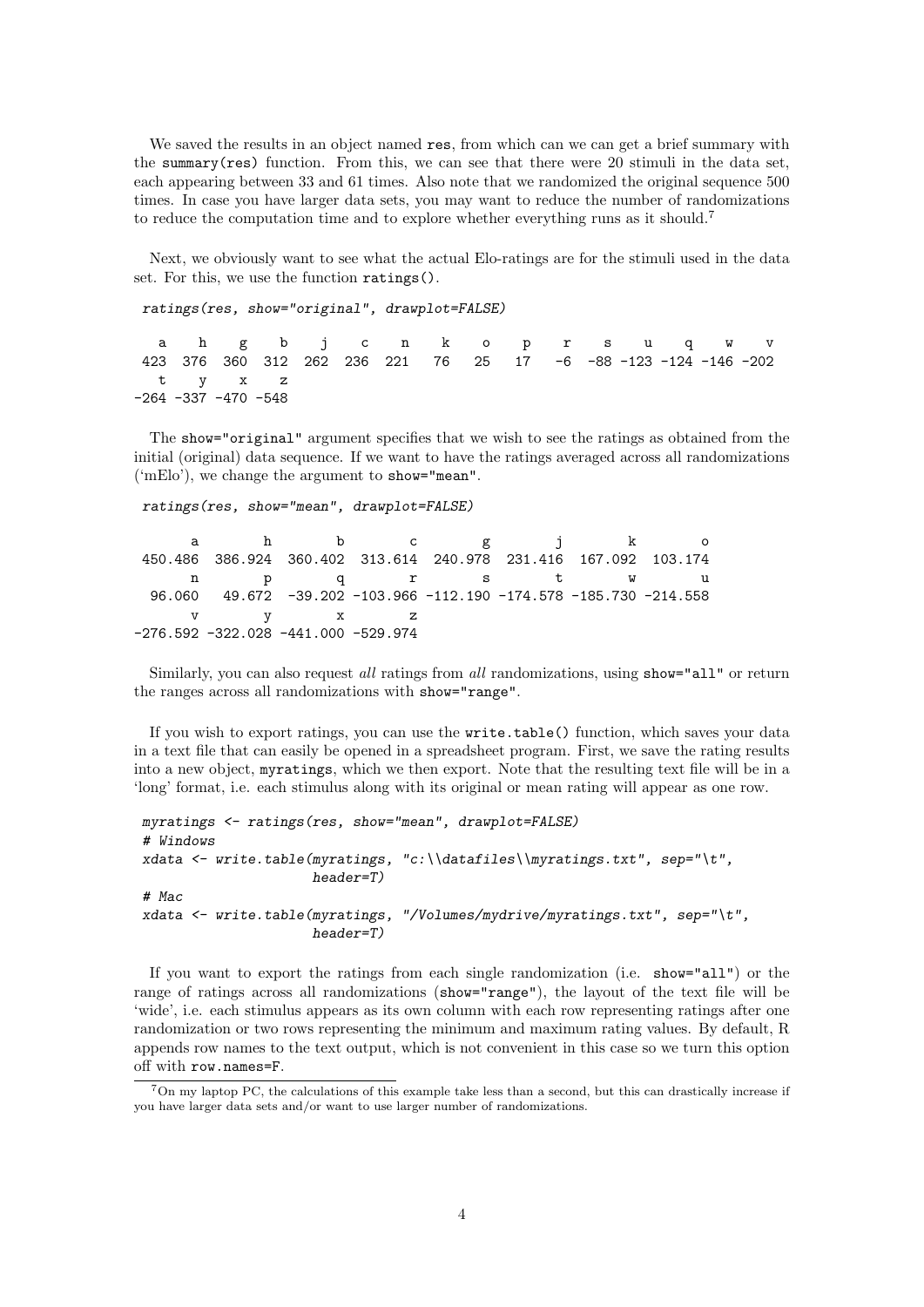

<span id="page-4-2"></span>Figure 1: Elo ratings of 20 stimuli after 500 rating events and 500 randomizations of the sequence. The black circles represent the average rating at the end of the 500 generated sequences for each stimulus, and the black lines represent their ranges. The grey circles show the final ratings from the original sequence.

```
myratings <- ratings(res, show="all", drawplot=FALSE)
# Windows
xdata \left\{\ldots, s\right\}, "c:\\datafiles\\myratings.txt", sep="\t",
                     header=T, row.names=F)
# Mac
xdata <- write.table(myratings, "/Volumes/mydrive/myratings.txt", sep="\t",
                     header=T, row.names=F)
```
Finally, the ratings() function also allows you to take a first graphical glance at how the randomizations affected the ratings.

```
ratings(res, show=NULL, drawplot=TRUE)
```
Figure [1](#page-4-2) shows the average ratings across the 500 randomizations as black circles, while the ratings from the original/initial sequence are indicated by the smaller red circles The vertical bars represent the ranges of Elo-ratings across the 500 randomizations for each stimulus.

# <span id="page-4-0"></span>3 reliability-index

#### <span id="page-4-1"></span>3.1 background

We define an reliability-index as  $R = 1 - \frac{\sum u}{N}$  $\frac{\sum u}{N}$ , where N is the total number of rating events/trials for which an expectation for the outcome of the trial existed<sup>[8](#page-4-3)</sup> and u is a vector containing 0's and 1's, in which a 0 indicates that the preference in this trial was according to the expectation (i.e. the stimulus with the higher Elo-rating before the trial was preferred), and a 1 indicates a trial in which the expectation was violated, i.e. the stimulus with the lower Elo-rating before the trial was preferred (an 'upset'). In other words,  $R$  is the proportion of trials that went in accordance with the expectation. Note that trials without any expectation, i.e. those for which ratings for both stimuli are identical, are excluded from the calculation. Subtracting the proportion from 1 is

<span id="page-4-3"></span> $8C$ onsequently, the maximum value N can take is the number of trials minus one, because for at least the very first trial in a sequence, no expectation can be expressed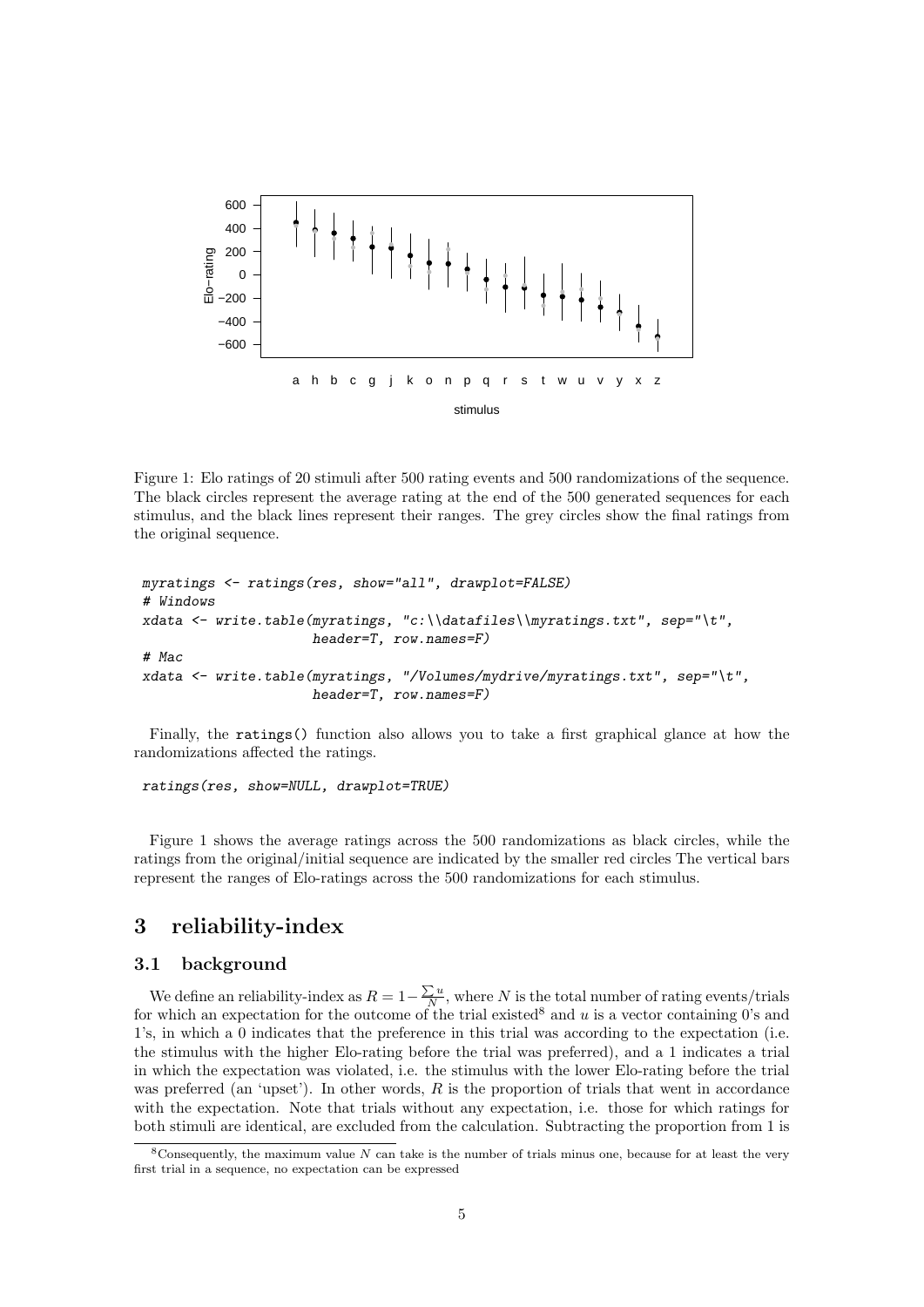done to ensure that if there are no upsets  $(\sum u = 0)$ , the index is 1, thereby indicating complete agreement between expectation and observed rating events. For example, in table [2](#page-5-1) there are ten rating events/trials, four of which go against the expectation (i.e. they are upsets), yielding an reliability-index of  $1 - 4/10 = 0.6$ .

This approach can be extended to calculate a weighted reliability index, where the weight is given by the absolute Elo-rating difference, an index we denote  $R'$  and which is defined as  $R' = 1 - \sum_{i=1}^{N} \frac{u_i * w_i}{\sum w_i}$ , where  $u_i$  is the same vector of 0's and 1's as described above and  $w_i$  is the absolute Elo-rating difference, i.e. the weight. Following this logic, stronger violations of the expectation contribute stronger to the reliability index than smaller violations. For example, column 3 in table [2](#page-5-1) contains fictional rating differences, which for illustrative purposes are assigned in a way such that the four largest rating differences (200, 200, 280, 300) correspond to the four upsets, which should lead to a smaller reliability index as compared to the simpler version described earlier. Applying this leads to  $R' = 1 - 0.57 = 0.43$ . In contrast, if we apply the smallest rating differences (90, 100, 120, 140, as per column 4 in table [2\)](#page-5-1) to the upsets, this should lead to a larger reliability-index, which it does:  $R' = 1 - 0.26 = 0.74$ .

<span id="page-5-1"></span>Table 2: 10 rating decisions that were either in accordance with the prediction or not. Two different rating differences are given to illustrate the weighted upset index. Note that the values are the same, just their assignment to different interactions is changed and consequently the column means are the same for both (173).

| $\frac{1}{2}$<br>$- \cdot - \cdot$ |       |                     |                     |  |  |  |  |  |
|------------------------------------|-------|---------------------|---------------------|--|--|--|--|--|
| higher rated $=$ preferred         | upset | rating difference 1 | rating difference 2 |  |  |  |  |  |
|                                    | yes   | 200                 | 90                  |  |  |  |  |  |
|                                    | yes   | 300                 | 100                 |  |  |  |  |  |
| 0                                  | no    | 100                 | 300                 |  |  |  |  |  |
| $\theta$                           | no    | 150                 | 280                 |  |  |  |  |  |
|                                    | yes   | <b>200</b>          | 120                 |  |  |  |  |  |
| 0                                  | no    | 140                 | <b>200</b>          |  |  |  |  |  |
|                                    | yes   | 280                 | 140                 |  |  |  |  |  |
| $\theta$                           | no    | 90                  | 150                 |  |  |  |  |  |
| $\left( \right)$                   | no    | 150                 | <b>200</b>          |  |  |  |  |  |
|                                    | no    | 120                 | 150                 |  |  |  |  |  |
|                                    |       |                     |                     |  |  |  |  |  |

#### <span id="page-5-0"></span>3.2 application

To calculate the reliability-index, we use the function reliability(). Note that we calculated our initial Elo-ratings based on 500 randomizations, so to save space, I'll display only the first six lines of the results (the head( $\ldots$ ) function).

```
upsets <- reliability(res)
head(upsets)
     upset upset.wgt totIA
1 0.8154158 0.8749464 493
2 0.8174442 0.8721155 493
3 0.7991886 0.8731617 493
4 0.8056680 0.8732986 494
5 0.8185484 0.8769738 496
6 0.8165323 0.8686285 496
```
Each line in this table represents one randomization.<sup>[9](#page-5-2)</sup> The first column represents the unweighted and the second the weighted reliability index  $(R \text{ and } R')$ , which is followed by the total number of trials that contributed to the calculation of the index. Note that this number cannot

<span id="page-5-2"></span><sup>&</sup>lt;sup>9</sup>the first line corresponds to the actual original sequence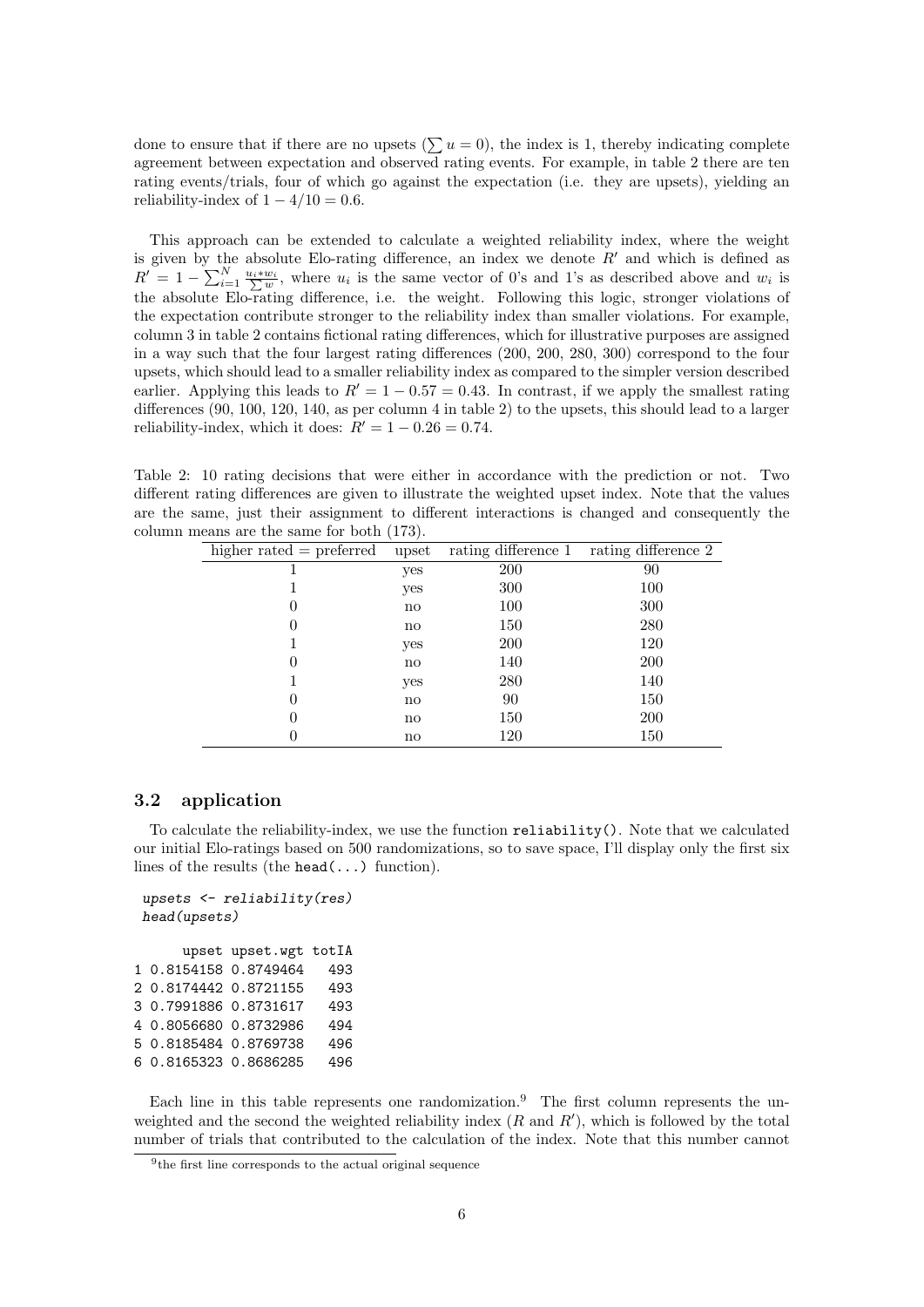reach 500 (our total number of trials in the data set) because at least for the very first trial we did not have an expectation for the outcome of that trial.

We then calculate the average values for both the unweighted and weighted upset indices.

mean(upsets\$upset)

[1] 0.811623

```
mean(upsets$upset.wgt)
```
[1] 0.87683

Remember that our data set contained a fairly low number of 'reversals', i.e. 10% of trials went against the predefined preference (e.g. 'A' is preferred over 'K'). As such, the R and R' values are fairly high ( $\sim 0.8 - 0.9$ ). If we create another data set, in which reversals are more common, we can see that the values go down.

```
set.seed(123)
xdata \le randompairs (nstim = 20, nint = 500, reverse = 0.3)
res <- elochoice(winner = xdata$winner, loser = xdata$loser, runs = 500)
upsets <- reliability(res)
mean(upsets$upset)
```
[1] 0.6009882

mean(upsets\$upset.wgt)

[1] 0.6462721

## <span id="page-6-0"></span>4 an empirical example

In the following, we go through an empirical example data set. Here, 56 participants were asked to choose the one out of two presented bodies which depicted the stronger looking male. Each of the 82 stimuli appeared 112 times, resulting in a total of 4,592 rating trials.

We start by loading the data set. Then we calculate the Elo-ratings, show the average ratings and plot them (figure [2\)](#page-7-1).

```
data(physical)
 set.seed(123)
 res <- elochoice(winner = physical$Winner, loser = physical$Loser, runs = 500)
 summary(res)
Elo ratings from 82 stimuli
total (mean/median) number of rating events: 4592 (112/112)
range of rating events per stimulus: 112 - 112
startvalue: 0
k: 100randomizations: 500
 ratings(res, show = "mean", drawplot = FALSE)
   P012 P070 P076 P142 P168 P013 P169 P150
 634.890 594.636 564.144 564.084 489.200 454.752 444.490 438.770
   P060 P143 P161 P017 P016 P061 P003 P027
 420.564 411.304 380.524 349.902 346.874 330.388 320.228 286.242
   P002 P046 P148 P006 P103 P007 P038 P075
```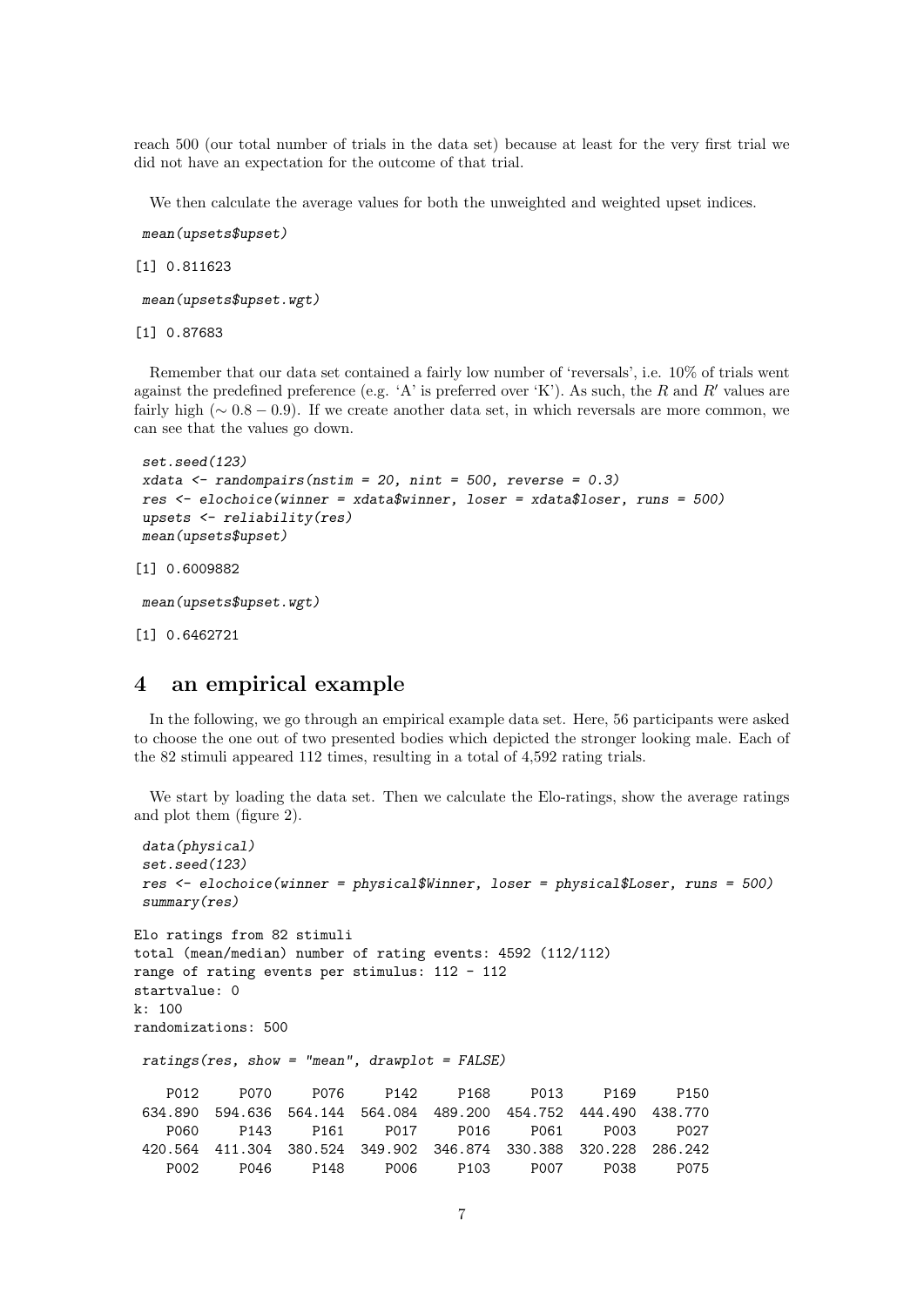

<span id="page-7-1"></span>Figure 2: Elo ratings of 82 stimuli after 4,592 rating events and 500 randomizations of the sequence. The black circles represent the average rating at the end of the 500 generated sequences, and the black lines represent their ranges. The grey circles show the final ratings from the original sequence. Note that not all stimulus IDs fit on the x-axis, so most are omitted.

| 139.222          | 160.536          | 175.764          | 210.590                                     | 226.182 218.364                                                         |                  | 235.164           | 235.422   |
|------------------|------------------|------------------|---------------------------------------------|-------------------------------------------------------------------------|------------------|-------------------|-----------|
| P <sub>129</sub> | P <sub>126</sub> | P050             | P147                                        | P151                                                                    | P053             | P119              | P089      |
| 59.824           | 66.296           | 96.488           | 105.076                                     | 108,052                                                                 | 109.632          | 121.326           | 137.570   |
| P004             | P014             | P117             | P047                                        | P008                                                                    | P <sub>155</sub> | P020              | P044      |
| 4.172            | 14.410           | 17.458           | 26.126                                      | 55.564                                                                  | 55.650           | 59.228            | 59.592    |
| P <sub>121</sub> | P034             | P040             | P083                                        | P112                                                                    | P092             | P <sub>166</sub>  | P078      |
| $-82.202$        | $-80.666$        | -74.642          | $-71.590$                                   | $-68.312$                                                               | $-57.890$        | $-34.438$         | $-31.650$ |
| P036             | P <sub>165</sub> | P090             | P015                                        | P <sub>132</sub>                                                        | P <sub>163</sub> | P110              | P021      |
|                  |                  |                  | -99.912 -116.514 -144.022 -157.626 -157.668 |                                                                         | -96.086          | $-91.170$         | $-87.140$ |
| P058             | P <sub>125</sub> | P079             | P077                                        | P057                                                                    | P018             | P124              | P171      |
|                  |                  |                  |                                             | -159.726 -167.988 -177.456 -178.644 -195.106 -208.544 -220.562 -221.670 |                  |                   |           |
| P029             | P <sub>172</sub> | P <sub>123</sub> | P098                                        | P052                                                                    | P <sub>128</sub> | P <sub>127</sub>  | P031      |
|                  |                  |                  |                                             | -255.682 -258.202 -261.508 -287.894 -290.642 -294.466 -295.756 -300.986 |                  |                   |           |
| P <sub>159</sub> | P042             | P080             | P140                                        | P <sub>170</sub>                                                        | P019             | P086              | P134      |
|                  |                  |                  |                                             | -307.024 -345.188 -374.590 -402.974 -422.570 -435.016 -462.394 -534.958 |                  |                   |           |
|                  |                  |                  |                                             |                                                                         |                  | P144              | P085      |
|                  |                  |                  |                                             |                                                                         |                  | -544.016 -673.610 |           |

ratings(res, show=NULL, drawplot=TRUE)

# <span id="page-7-0"></span>5 self-contests

Depending on how the stimulus presentation is prepared, there may be cases (trials) in the final data set in which a stimulus is paired with itself ('self-contest'). As long as the presentation is indeed of pairs of stimuli this is not a problem because such self-contests are irrelevant to refine the true rating of a stimulus (as opposed to pairs of two different stimuli). If there are three or more stimuli presented in one trial, the situation becomes different if for example two 'A's are presented with one 'B'. However, this is an issue to be dealt with later, when presentation of triplets or more stimuli is properly implemented in the package (currently under development).

For now, self-contests are excluded from analysis of stimulus pairs for the reason mentioned above. However, a message that such self-contests occur in the data will be displayed in such